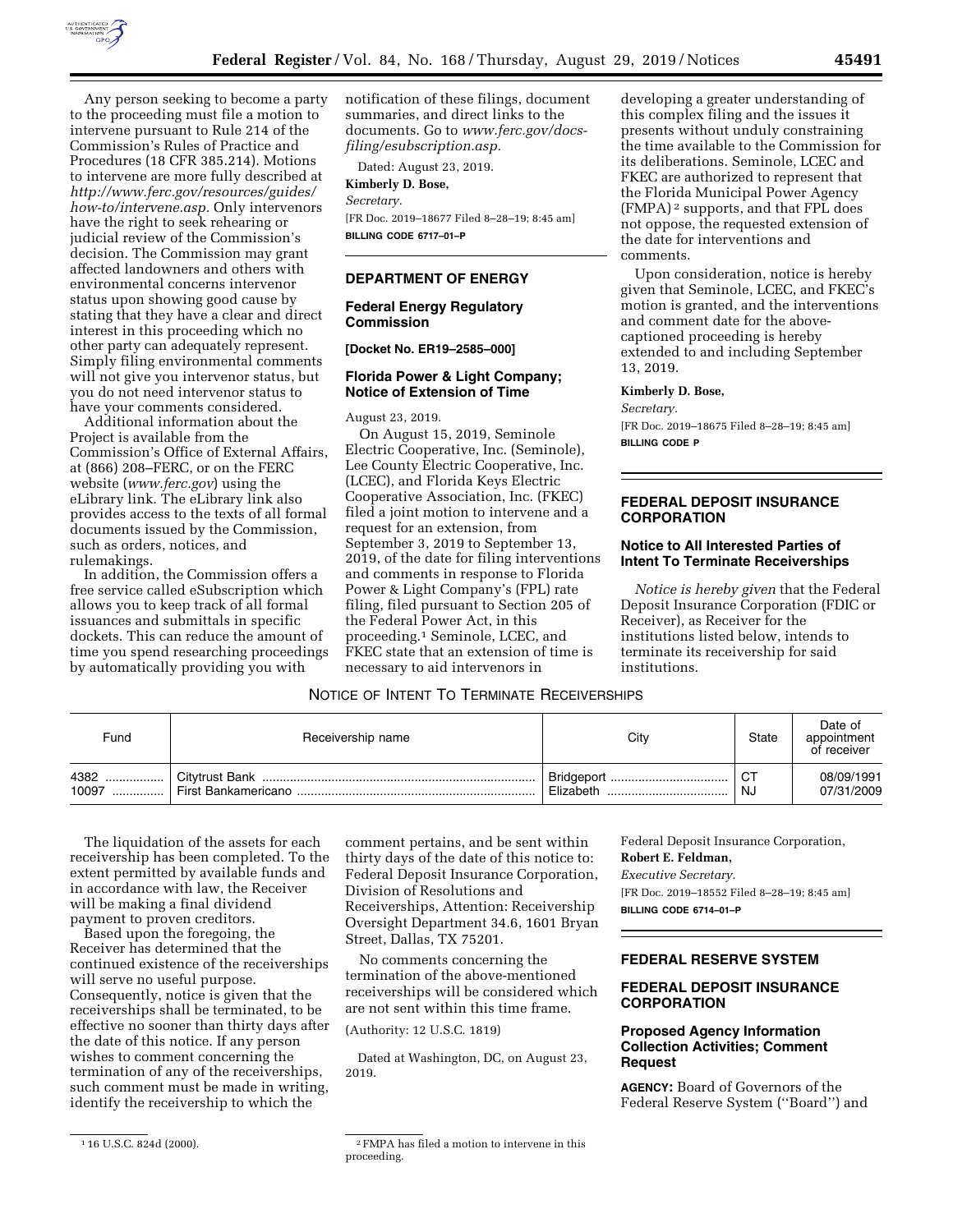Federal Deposit Insurance Corporation (FDIC), (collectively, the ''Agencies''). **ACTION:** Joint notice, request for comment.

**SUMMARY:** The Agencies invite comment on a proposal to extend for three years, with revision, the Notice by Financial Institutions of Government Securities Broker or Government Securities Dealer Activities and the Notice by Financial Institutions of Termination of Activities as a Government Securities Broker or Government Securities Dealer (Form G– FIN and Form G–FINW; OMB Nos. 7100–0224 (Board), 3064–0093 (FDIC)). **DATES:** Comments must be submitted on

or before October 28, 2019.

**ADDRESSES:** Interested parties are invited to submit written comments to either or both of the Agencies. All comments, which should refer to the Office of Management and Budget (OMB) control numbers, will be shared between the Agencies. Direct all written comments as follows:

*Board:* You may submit comments, identified by OMB control no. *7100– 0224* by any of the following methods:

• *Agency website: [http://](http://www.federalreserve.gov) [www.federalreserve.gov.](http://www.federalreserve.gov)* Follow the instructions for submitting comments at *[http://www.federalreserve.gov/apps/](http://www.federalreserve.gov/apps/foia/proposedregs.aspx) [foia/proposedregs.aspx.](http://www.federalreserve.gov/apps/foia/proposedregs.aspx)* 

• *Email: [regs.comments@](mailto:regs.comments@federalreserve.gov) [federalreserve.gov.](mailto:regs.comments@federalreserve.gov)* Include the OMB number in the subject line of the message.

• *FAX:* (202) 452–3819 or (202) 452– 3102.

• *Mail:* Ann E. Misback, Secretary, Board of Governors of the Federal Reserve System, 20th Street and Constitution Avenue NW, Washington, DC 20551.

All public comments are available from the Board's website at *[http://](http://www.federalreserve.gov/apps/foia/proposedregs.aspx) [www.federalreserve.gov/apps/foia/](http://www.federalreserve.gov/apps/foia/proposedregs.aspx) [proposedregs.aspx](http://www.federalreserve.gov/apps/foia/proposedregs.aspx)* as submitted, unless modified for technical reasons or to remove personally identifiable information at the commenter's request. Accordingly, comments will not be edited to remove any identifying or contact information. Public comments may also be viewed electronically or in paper form in Room 146, 1709 New York Avenue NW, Washington, DC 20006, between 9:00 a.m. and 5:00 p.m. on weekdays. For security reasons, the Board requires that visitors make an appointment to inspect comments. You may do so by calling (202) 452–3684. Upon arrival, visitors will be required to present valid government-issued photo identification and to submit to security screening in order to inspect and photocopy comments.

Additionally, commenters may send a copy of their comments to the OMB Desk Officer—Shagufta Ahmed—Office of Information and Regulatory Affairs, Office of Management and Budget, New Executive Office Building, Room 10235, 725 17th Street NW, Washington, DC 20503, or by fax to (202) 395–6974.

*FDIC:* You may submit comments, which should refer to ''3064–0093'' by any of the following methods:

• *Agency website: [https://](https://www.fdic.gov/regulations/laws/federal/) [www.fdic.gov/regulations/laws/federal/.](https://www.fdic.gov/regulations/laws/federal/)*  Follow the instructions for submitting comments on the FDIC's website.

• *Federal eRulemaking Portal: [https://www.regulations.gov.](https://www.regulations.gov)* Follow the instructions for submitting comments.

• *Email: [comments@FDIC.gov.](mailto:comments@FDIC.gov)*  Include ''3064–0093'' in the subject line of the message.

• *Mail:* Manuel E. Cabeza, Counsel, Attn: Comments, Room MB–3128, Federal Deposit Insurance Corporation, 550 17th Street NW, Washington, DC 20429.

• *Hand Delivery:* Comments may be hand delivered to the guard station at the rear of the 550 17th Street Building (located on F Street) on business days between 7:00 a.m. and 5:00 p.m.

*Public Inspection:* All comments received will be posted without change to *[https://www.fdic.gov/regulations/](https://www.fdic.gov/regulations/laws/federal/)  [laws/federal/](https://www.fdic.gov/regulations/laws/federal/)* including any personal information provided. Paper copies of public comments may be requested from the FDIC Public Information Center by telephone at (877) 275–3342 or (703) 562–2200.

**FOR FURTHER INFORMATION CONTACT:** A copy of the Paperwork Reduction Act of 1995 (PRA) OMB submission, including the reporting form and instructions, supporting statement, and other documentation will be placed into OMB's public docket files, if approved. These documents will also be made available on the Federal Reserve Board's public website at *[http://](http://www.federalreserve.gov/apps/reportforms/review.aspx) [www.federalreserve.gov/apps/](http://www.federalreserve.gov/apps/reportforms/review.aspx)  [reportforms/review.aspx](http://www.federalreserve.gov/apps/reportforms/review.aspx)* or may be requested from the agency clearance officer, whose name appears below. Requests for additional information or a copy of the collection may be obtained by contacting:

*Board:* Federal Reserve Board Clearance Officer—Nuha Elmaghrabi— Office of the Chief Data Officer, Board of Governors of the Federal Reserve System, Washington, DC 20551, (202) 452–3829.

*FDIC:* Manuel E. Cabeza, Counsel, (202) 898–3767, Legal Division, Federal Deposit Insurance Corporation, 550 17th Street NW, Washington, DC 20429. **SUPPLEMENTARY INFORMATION:** On June 15, 1984, the Office of Management and

Budget (OMB) delegated to the Board authority under the Paperwork Reduction Act (PRA) to approve and assign OMB control numbers to collections of information conducted or sponsored by the Board. In exercising this delegated authority, the Board is directed to take every reasonable step to solicit comment. In determining whether to approve a collection of information, the Board will consider all comments received from the public and other agencies.

### **Request for Comment on Information Collection Proposal**

The Agencies invite public comment on the following information collection. Comments are invited on the following:

a. Whether the proposed collection of information is necessary for the proper performance of the Agencies' functions, including whether the information has practical utility;

b. The accuracy of the estimate of the burden of the proposed information collection, including the validity of the methodology and assumptions used;

c. Ways to enhance the quality, utility, and clarity of the information to be collected;

d. Ways to minimize the burden of information collection on respondents, including through the use of automated collection techniques or other forms of information technology; and

e. Estimates of capital or startup costs and costs of operation, maintenance, and purchase of services to provide information.

Comments submitted in response to this notice will be shared between the Agencies. All comments received, including attachments and other supporting materials, are part of the public record and will be included in the submission to OMB. At the end of the comment period, the comments and recommendations received will be analyzed to determine the extent to which the Agencies should modify the proposal.

*Title:* Notice by Financial Institutions of Government Securities Broker or Government Securities Dealer Activities; Notice by Financial Institutions of Termination of Activities as a Government Securities Broker or Government Securities Dealer (Form G– FIN).

*OMB Control Numbers:* Board: 7100– 0224. FDIC: 3064–0093.

*General Description of Report:* The Securities Exchange Act of 1934, as amended (the Act), $1$  requires financial institutions to notify their appropriate regulatory agency (ARA) prior to using

<sup>1</sup> 15 U.S.C 78o–5.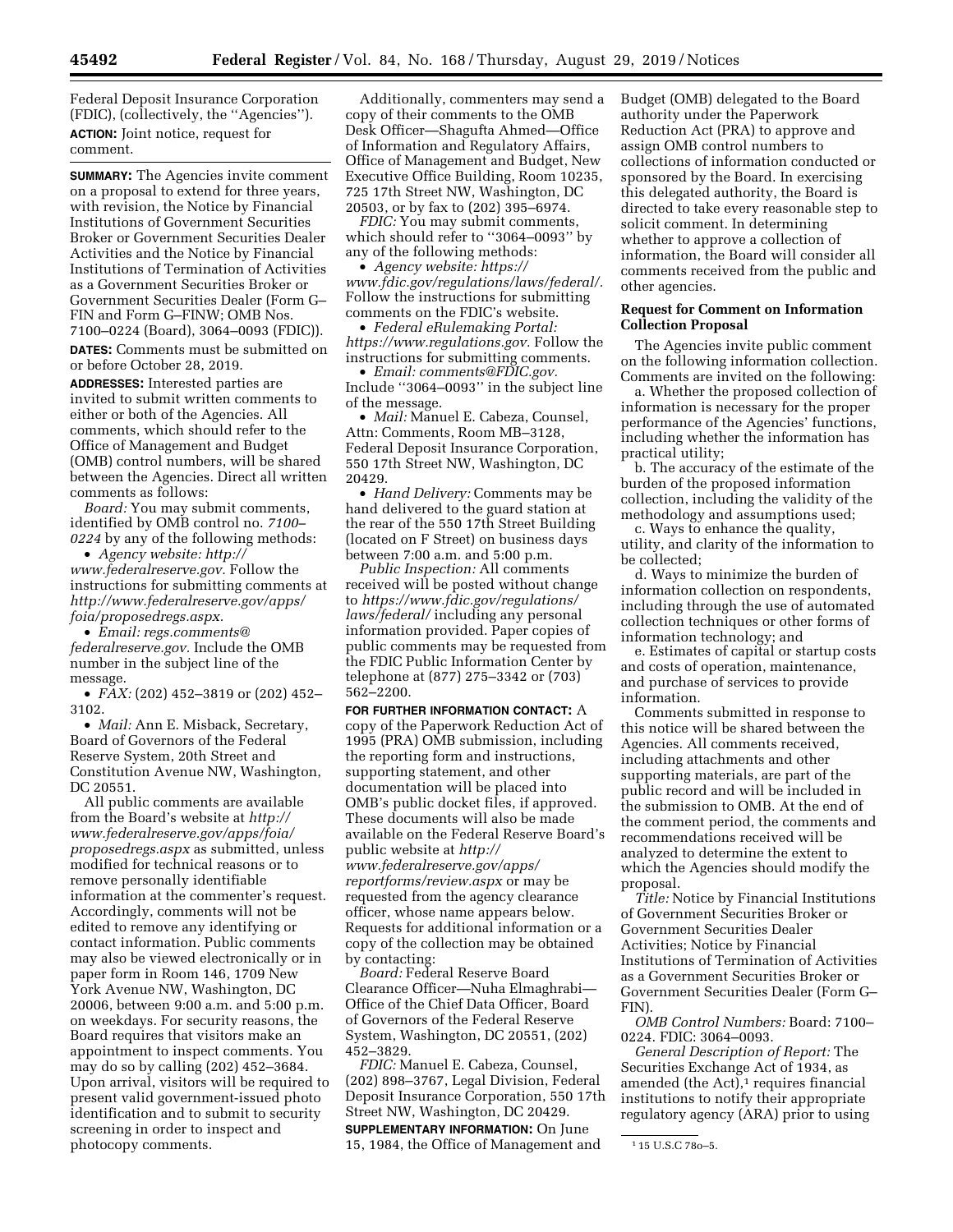the mails or any means or instrumentality of interstate commerce to engage in government securities broker or dealer activities. The Board is the ARA for state member banks, foreign banks, uninsured state branches or state agencies of foreign banks, commercial lending companies owned or controlled by foreign banks, and Edge corporations (collectively, ''Board-regulated financial institutions''). The FDIC is the ARA for state nonmember banks and insured branches of foreign banks (collectively, ''FDIC-regulated financial institutions''). A Board- or FDIC-regulated financial institution must use Form G–FIN to register as a government securities broker or dealer or to amend a previously submitted G–FIN.

Form G–FIN report collects such information as the company name, all business addresses, names and titles of managers of government securities activities, and the names of any persons involved in disciplinary proceedings related to the sale of securities. The Board uses the information collected by Form G–FIN to measure compliance with the Act. For the FDIC, the Form G– FIN is used by insured State nonmember banks that are government securities brokers or dealers to notify the FDIC of their status.

An important function of the Form G– FIN is to help financial institutions determine whether they must file notices pursuant to the Act. The definitions of government securities broker and government securities dealer in the Act are very broad and, if read literally, would encompass most banks and many thrift institutions. The Treasury has the authority to exempt institutions from this requirement if it is consistent with the intent of the Act. When the Treasury regulations were first drafted to implement the reporting requirements of the Act, the appropriate regulatory agencies (ARAs) worked closely to narrow the class of financial institution required to file the Form G– FIN report (reflected in Part B of the instructions, Who Must File).

In addition to incorporating the Treasury's exemptions from the notice requirement in the reporting instructions, these exemptions are prominently summarized on the cover sheet of the Form G–FIN report in order to provide a simpler and easier means for financial institutions to determine if they are exempt.

*Respondents:* State member banks, insured state nonmember banks, foreign banks, insured branches of foreign banks, uninsured state branches or state agencies of foreign banks, commercial lending companies owned or controlled by foreign banks, and Edge corporations.

#### *Respondent burden:*

#### *Board:*

*Estimated number of respondents:*  Reporting, 34; Recordkeeping, 2.

*Estimated average hours per response:*  Reporting, 1; Recordkeeping, 0.25.

*Estimated frequency:* 1. *Estimated total annual burden hours:* 

# 35.

## *FDIC:*

*Estimated number of respondents:* 1. *Estimated average hours per response:*  1.

# *Estimated frequency:* 1.

*Estimated total annual burden hours:* 1.

*Title:* Notice by Financial Institutions of Termination of Activities as a Government Securities Broker or Government Securities Dealer (Form G– FINW).

*OMB Control Numbers:* Board: 7100– 0224. FDIC: 3064–0093.

*General Description of Report:* The Act requires financial institution to notify their ARA upon terminating government securities broker or dealer activities. A Board- or FDIC-regulated financial institution must use Form G– FINW to notify the Board or FDIC, respectively, of its termination of such activities. Form G–FINW collects information such as the company name, address, and contact person responsible for the records associated with the government securities broker or dealer activities. The Board and FDIC use the information collected by Form G–FINW to measure compliance with the Act. The information collected by Forms G– FINW is not available from other sources.

The instructions for Form G–FINW state that a notificant should retain one exact copy of the each completed Form G–FINW for the notificant's records. These records must be kept until at least three years after the financial institution has notified the Board or FDIC, as appropriate, that it has ceased to function as a government securities broker or dealer.

*Respondent:* State member banks, insured state nonmember banks, foreign banks, insured branches of foreign banks, uninsured state branches or state agencies of foreign banks, commercial lending companies owned or controlled by foreign banks, and Edge corporations.

*Respondent burden:* 

#### *Board:*

*Estimated number of respondents:*  Reporting, 2; Recordkeeping, 1.

*Estimated average hours per response:*  Reporting, 0.25; Recordkeeping, 0.25.

*Estimated frequency:* 1.

*Estimated total annual burden hours:* 1.

# *FDIC:*

*Estimated number of respondents:* 1. *Estimated average hours per response:*  0.25.

*Estimated frequency:* 1.

*Estimated total annual burden hours:*  0.25.

*Proposed Revisions:* The Agencies propose to revise Form G–FIN and Form GINW to (1) require respondents to submit PDF versions of the forms and any attachments to a designated email address, and (2) to correct crossreferences on the following forms: G– FIN–4, Form MSD–4, and Form U–4, which are incorporated by reference in Item 7 of the Form G–FIN.

In addition, the Board proposes to revise the Form G–FIN and Form G– FINW collections to account for a requirement in the Form G–FIN forms' instructions that respondents retain a signed copy of the form and data submitted. Currently, only respondents that are state member banks or uninsured state branches or state agencies of a foreign bank must comply with this recordkeeping requirement, which is imposed on such respondents by regulations promulgated by the U.S. Department of the Treasury (''Treasury'').2 Pursuant to those regulations, such respondents must retain Forms G–FIN and G–FINW until at least three years after the financial institution has notified the Board that it has ceased to function as a government securities broker or dealer. The Board proposes to revise the Form G–FIN and Form G–FINW information collections to impose identical recordkeeping requirements on respondents that are foreign banks, commercial lending companies owned or controlled by foreign banks, and Edge corporations. The retention period with respect to forms filed by those respondents would be identical to the period imposed by the Treasury Department regulations in order to maintain parity among respondent institutions. The proposal also would revise the instructions to Forms G–FIN and G–FINW so that they state the required retention period for these forms.

For the FDIC, the Form G–FIN4 and Form G–FIN5 are also information collections cleared under the OMB control number 3064–0093. Form G– FIN–4 is used by associated persons of insured state nonmember banks that are government securities brokers or dealers to provide certain information to the bank and to the FDIC concerning employment, residence, and statutory disqualification. Form G–FIN–5 is used

<sup>2</sup>See 17 CFR 404.4.